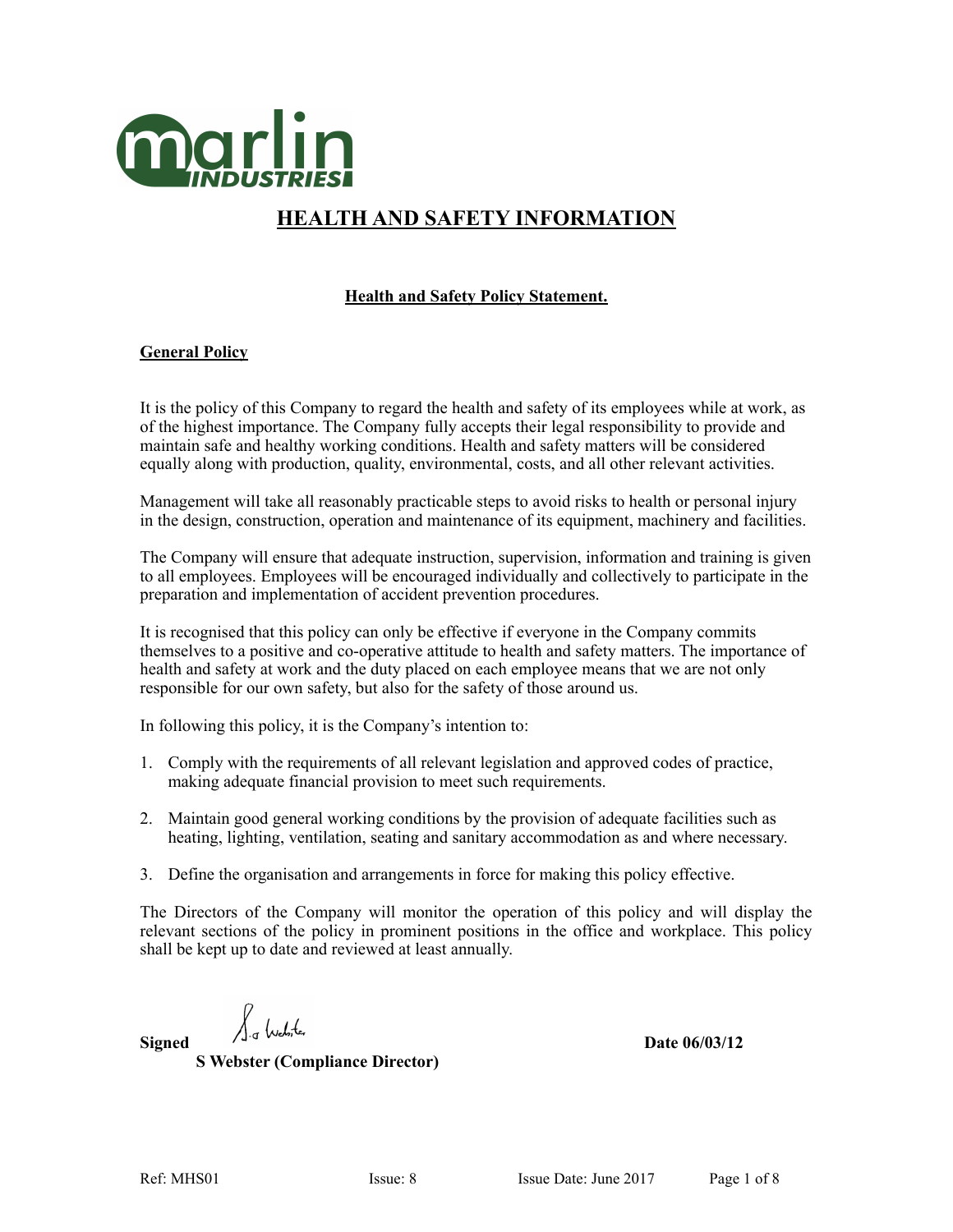# **Organisation**

The overall control of the company unit is vested in the Directors, who are accountable for all health and safety aspects of Company operations.

In turn authority is delegated to Section Managers, to enable them to take any necessary action for ensuring the health and safety of those employees working in the areas under their control.

#### **Responsibilities.**

#### **Directors**

**Directors are directly responsible for achieving the objectives of the Company's Health and Safety Policy within their department, and have the principal responsibility for ensuring that the Company's obligations are met. The health and safety Director has ultimate responsibility for the implementation of the health and safety policy.** 

#### **In particular the Directors shall be responsible for the following matters:-**

- 1 The provision and maintenance of safe and healthy working conditions for the workforce, and any others who may be affected by their operations. These conditions will conform at least to the minimum laid down by statute and associated codes of practice.
- 2 The preparation of instructions for the organisation and administration of this policy.
- 3 Ensuring, via effective line management, that each person is aware of his or her individual responsibilities and duties (via appropriate training), and that instructions on and easy access to this policy is provided.
- 4 Ensuring that sound and safe working practices are both understood and observed (via appropriate training) and that regular safety inspections are carried out.
- 5 The provision of the necessary instructions to enable employees and contractors to perform their work safely.
- 6 The provision of appropriate safety equipment and protective clothing, as set out in the appropriate legislation, and ensuring that arrangements are in place for all Company employees to use the equipment correctly.
- 7 Arrangements for effective consultation with the employees of the company on matters relating to health, safety and welfare in all the company activities.
- 8 The setting up and administration of an adequate system of accident reporting and investigation.
- 9 Ensuring that regular and frequent workplace inspections of equipment, materials and working methods are carried out and that corrective action is taken when unsafe conditions are identified.
- 10 The implementation of appropriate discipline for cases where a breach of this policy occurs, or where duties are not properly carried out.
- 11. Setting a personal example by the wearing of suitable personal protective clothing, where appropriate, when visiting a workplace.
- 12 Modifying this policy, as required, and in conjunction with the Company Health and Safety Consultant at least annually, or as and when required.
- 13 The appointment of a competent person to undertake risk assessments, and to devise and apply control measures deemed to be necessary as a result of the written assessments.

| Ref: MHS01 | Issue: 8 | Issue Date: June 2017 | Page 2 of 8 |
|------------|----------|-----------------------|-------------|
|------------|----------|-----------------------|-------------|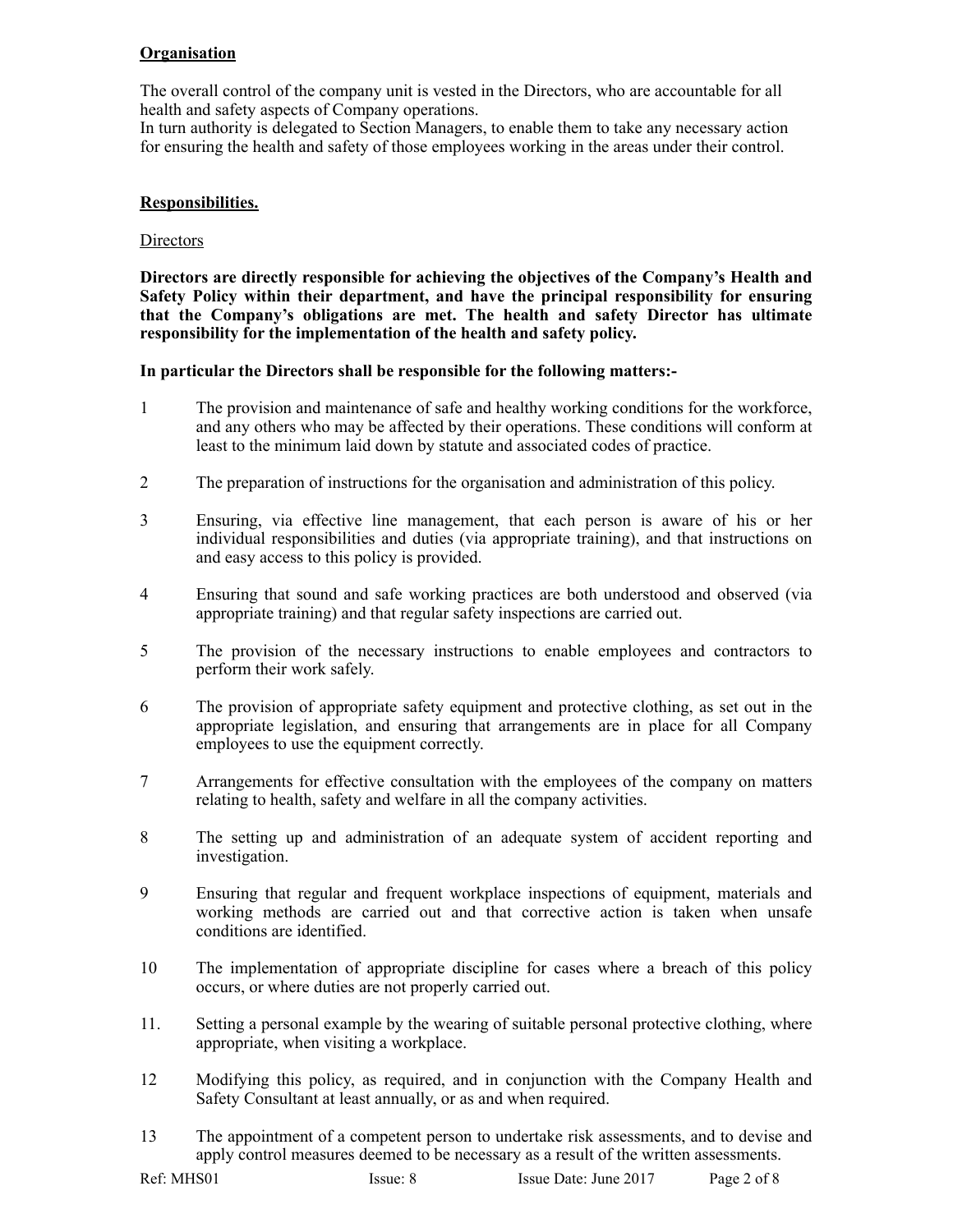- 14 Putting into operation effective arrangements and resources for the implementation of adequate protective and preventive measures resulting from risk assessment.
- 15 **C**o-operating with the Company's Health and Safety Co-ordinator and Consultant in all matters affecting health and safety.

#### Managers and Team Leaders

#### **Managers and Team Leaders are directly responsible to the Directors for achieving the objectives of the Company Health and Safety Policy within their department.**

#### **The responsibilities of Managers and Supervisors within the Company shall be:-**

- 1 To read and understand the Company's Health and Safety Policy and to ensure that its provisions are being met.
- 2 To have an understanding of health and safety legislation applicable to their department.
- 3 To co-operate with the Company's competent person and the Health and Safety Coordinator in order to ensure a safe place of work and operations
- 4 To ensure that plant and equipment is inspected and checked on a regular basis and that any defects found are promptly rectified.
- 5 To ensure that all accidents and incidents are correctly reported and to investigate all accidents and incidents that occur in their department and to ensure that effective corrective action is taken to prevent recurrences.
- 6 To implement the appropriate disciplinary measures where breaches of the Health and Safety Policy and Procedures have occurred.
- 7 To assist in the development of the Health and Safety Policy and advise on the practical implementation
- 8 To organise the workplace and operations under their control so that the tasks are carried out with the minimum risk to employees and according to the methods specified by the appropriate risk assessment.
- 9 To monitor the operating conditions within their department and ensuring that operations or work carried out is to a satisfactory standard of safety - particularly by inexperienced personnel.
- 10 To set a personal example with regard to health and safety matters at all times particularly in respect of protective equipment.
- 11 To ensure that adequate information, instruction and training is given to the staff in their department.
- 12 To assist in the completion of risk assessments and the compilation and communication of safe systems of working for the operations under their control.
- 13 To ensure adequate supplies of protective equipment and that the equipment is being correctly used.
- 14 To ensure that fire control and first aid facilities within their area are in good condition and not abused.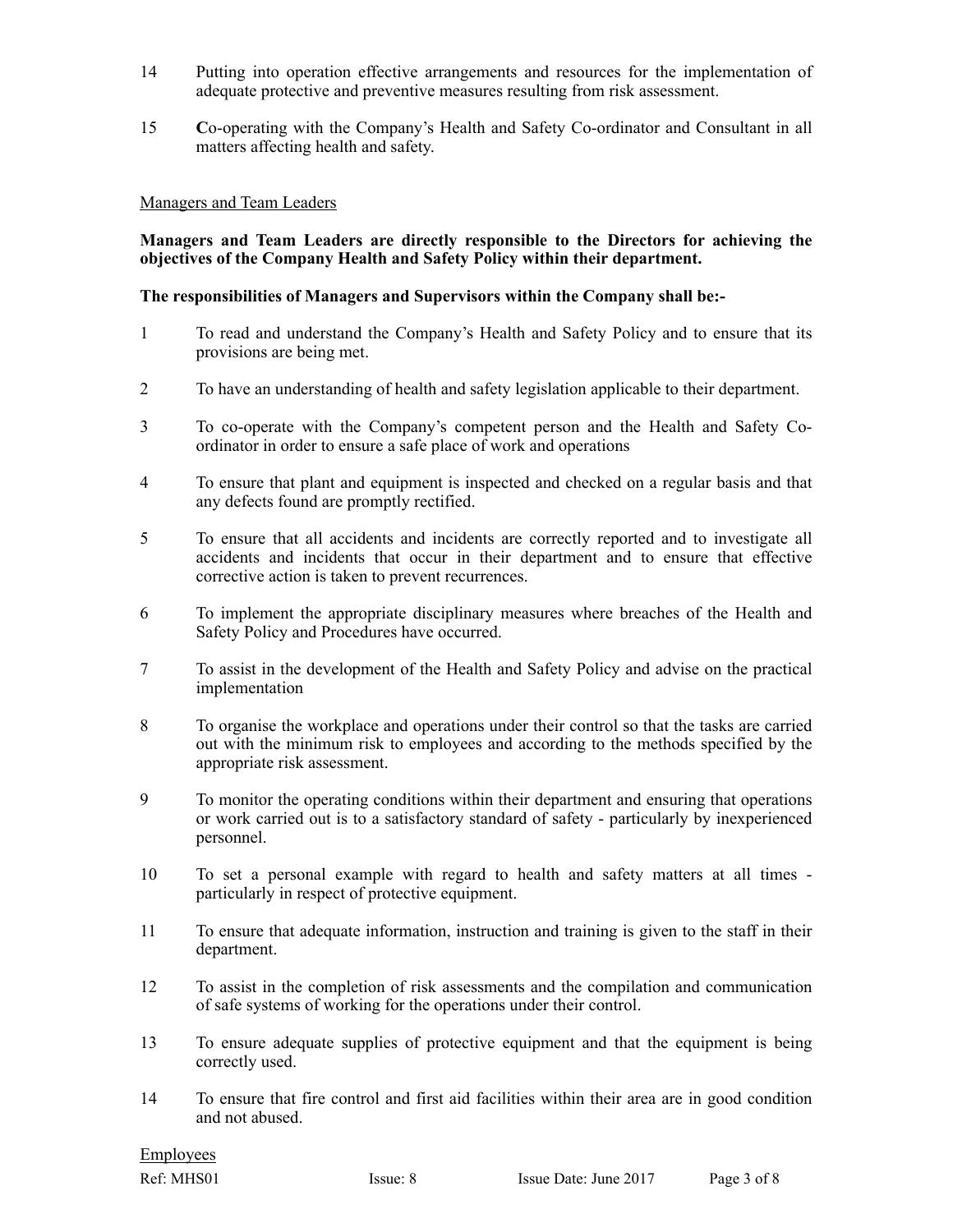Tradesmen, Operatives and Administration staff are responsible and accountable to their Managers/Supervisors for achieving the objectives of the Company Health and Safety Policy within their department.

#### **These employees have a duty to:-**

- 1 Read and understand the company health and safety policy statement and to carry out the requirements of the policy as it applies to them.
- 2 Inspect all machines and plant in their work area regularly and report any defect to their supervisor.
- 3 Use the plant and equipment only for the purposes for which it was designed and in accordance with the operating manuals.
- 4 Use the appropriate safety equipment and protective clothing as may be necessary to safely carry out their duties, maintain the equipment and clothing in good condition and report any defects or loss.
- 5 Maintain a tidy work area and good housekeeping standards
- 6 Take responsibility for their own safety and ensure that others working within the vicinity of their equipment or process are not endangered by its use or associated activities.
- 7 Report all accidents, incidents and near-misses to their immediate supervisor or other nominated person, whether or not that accident or incident results in injury.
- 8 Follow all agreed health and safety procedures, practices and rules and suggest ways in which working practices can be made safer.
- 9 Keep themselves informed of the risks associated with the equipment and materials that they are working with and be aware of the requirements in order to prevent injury to themselves and others. Not to take short-cuts or unnecessary risks.
- 10 Inform their supervisor of any condition health or other limitation which could affect their ability to work safely.
- 11 Not to take part in 'horseplay' or dangerous practical jokes in the workplace.

**All Employees are reminded that they have a duty under Section 7 of the Health and Safety at Work Act 1974, to take reasonable care for their own safety, and the safety of others who may be affected by their acts or omissions. Also to co-operate with the company in it's arrangements to perform or comply with statutory safety obligations, which includes adherence to the Company Safety Policy.**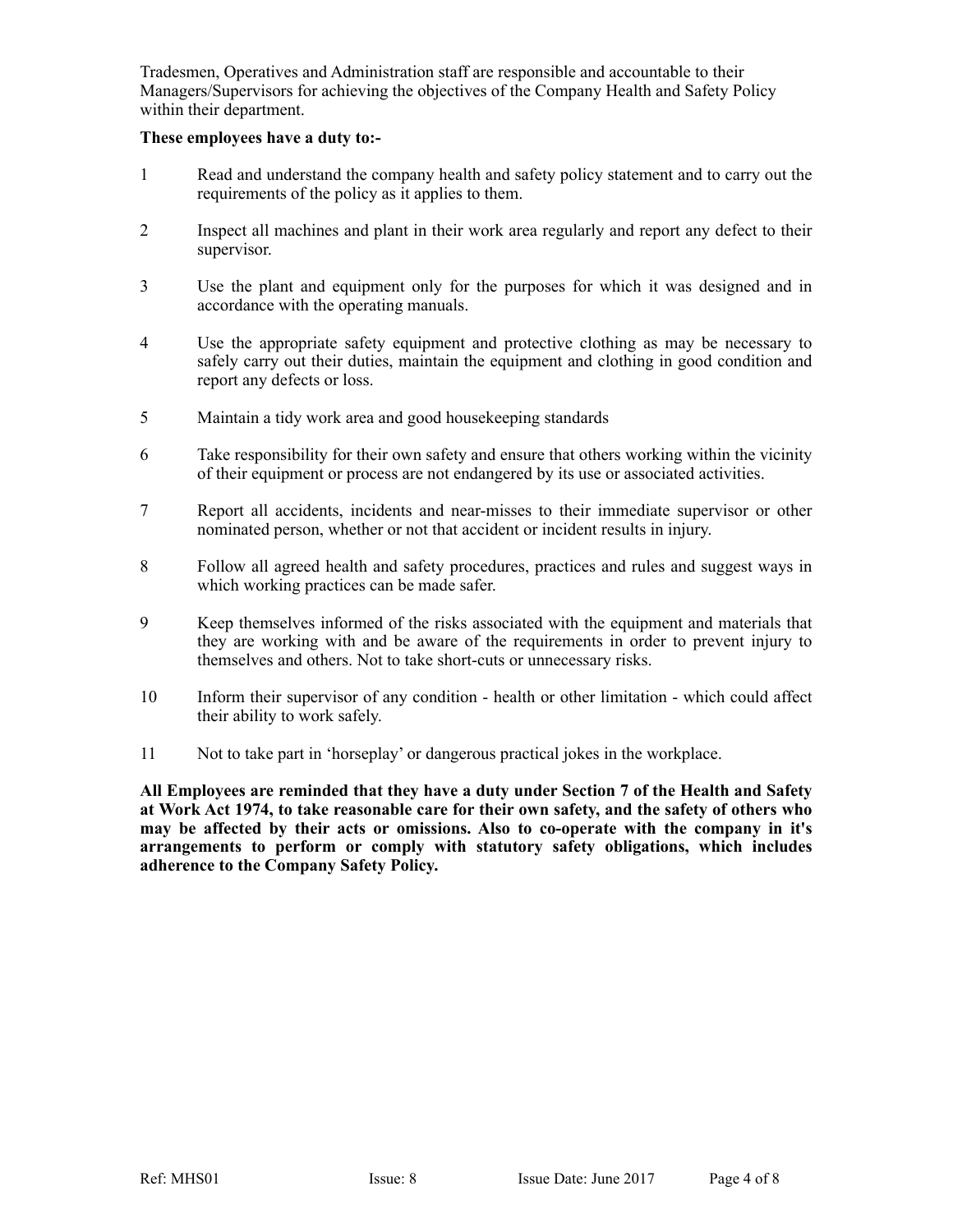# **Extract of health and safety arrangements**

## **Machinery**

Employees must use guards and safety devices fitted to the machines they operate. Under no circumstances may a guard be made inoperative or removed. Any defect or failure of a machine guard must be reported immediately to a Team leader / Section Manager and the machine MUST NOT be run unless proper guards are in position or isolation notices are in place.

## Personal Protective Clothing

You will be issued with appropriate personal protective clothing by your section manager. Employees must wear protective equipment in designated areas and on jobs for which it is specified, e.g. ear defenders, glasses, gloves, etc. Refusal to use such equipment is a breach of the Company's Safety Rules.

## Chemical Handling

You may be required as part of your job to handle chemicals. You will be given instruction in the safe use of these chemicals along with any assessment information. Employees are required to wear appropriate personal protective equipment (PPE) when handling these products. The principal equipment is:-

Gloves/Spectacles/Goggles/Face Shields - obtainable from the Section Manager.

# **Signs and Notices**

Some signs are displayed to meet the Company's legal obligations - others are provided for information or instruction. All of them are displayed solely for the purpose of the health and safety of employees and must be observed and not damaged or obscured.

## Accident Reporting

Any injuries received should be treated immediately by a first aider to prevent complications caused by infection.

All injurious accidents must be reported in the company Accident Report Book. The incident must be investigated and corrective action taken to prevent recurrence. All completed copies of accident reports must be passed to the Health & Safety Director who shall decide if further investigation or action is required. Any near misses must be recorded on a near miss form which should then be passed to the health and safety director. Accident figures are periodically analysed and discussed by the Directors.

## Fire

Anyone discovering a fire must raise the alarm immediately. All employees must leave the building by the nearest available exit and make their way to the fire assembly point situated at the main gate. Attempts to put out the fire should only be made if doing so poses no risks to an employee's own safety. Fire drills will be held twice a year and fire extinguishers will be regularly maintained.

## First Aid

First Aid stations are located in the main office, drum shop, plywood section, winding section and production office. A list of registered First Aiders is available on all company notice boards. Employees must get first aid treatment for all injuries no matter how small.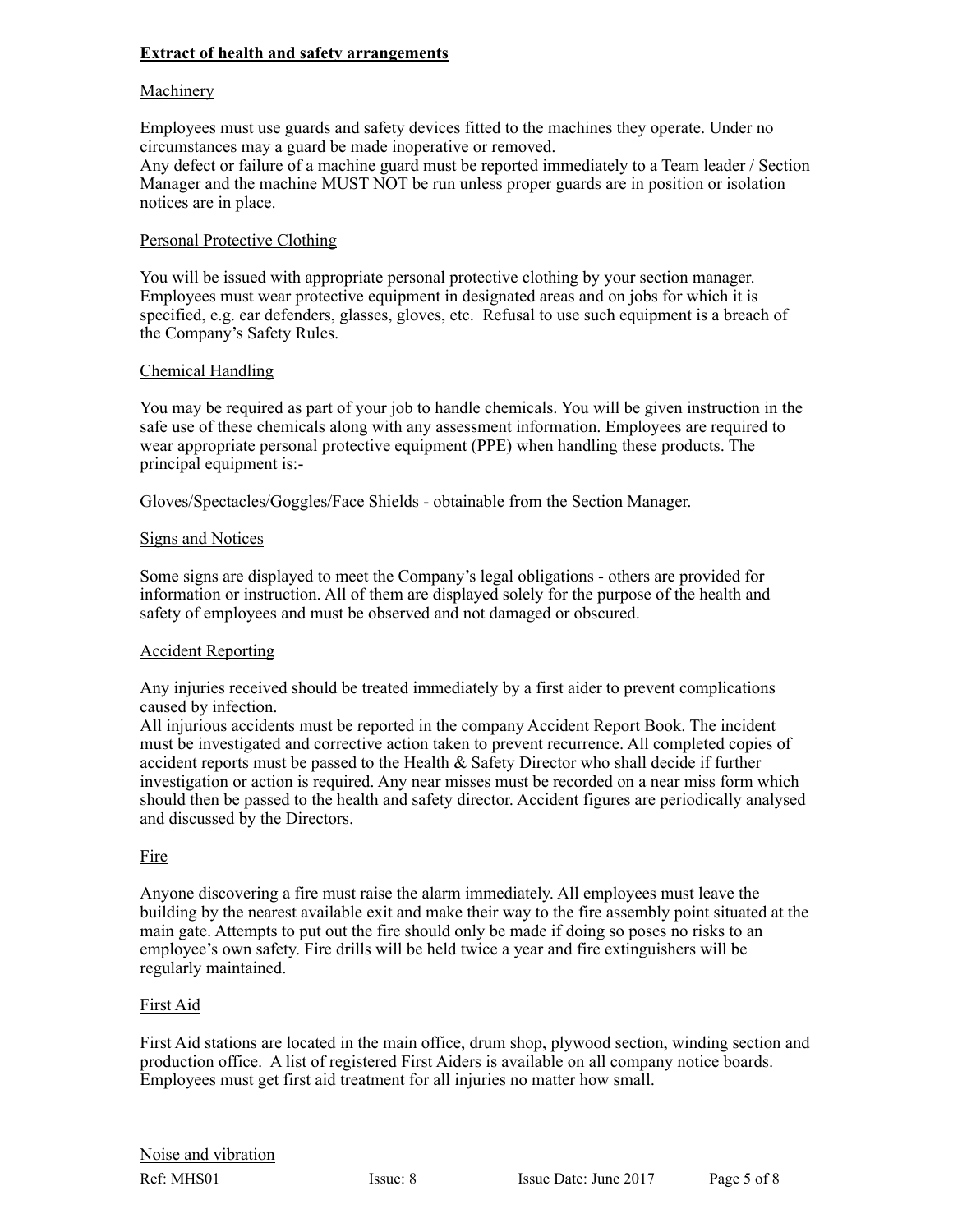Every effort has been made to eliminate high noise levels at source and reduce vibration in work equipment.

Where further reduction is not reasonably practicable, notices are displayed requiring the use of protective equipment. This is mandatory in all production areas For noise, employees have the choice of ear plugs or defenders.

## Risk assessments

All activities have been risk assessed and the safe operating procedures are located on the appropriate work station. These procedures will be covered in your training and must be followed at all times.

#### Manual handling

All activities involve some level of manual handling and information on safe handling will be provided by your section manager. Do not try to lift anything beyond your capability. If in doubt get help.

## **Training**

You will be given appropriate training in the health and safety requirements of your job by your section manager or an approved trainer

#### Workplace – Transport

When moving around the site, keep to designated walkways and crossing points. Hi visibility jackets/vests must be worn at all times in work shops factory and the yard. Parking must only be done in the designated area. Smoking is only allowed in the smoking shelter provided.

#### Waste management

Facilities are in place for the segregation of waste materials – metal, plastic, cardboard/paper, timber, oils and greases. You must make sure that the waste is put in the appropriate containers and not mixed.

## **A FULL COPY OF THE HEALTH AND SAFETY POLICY IS AVAILABLE FROM YOUR SECTION MANAGER**

## **Company Safety Rules**

## FIRST AID AND ACCIDENT REPORTING

- In the event of injury no matter how slight first aid treatment must be obtained;
- A first aider must administer the first aid treatment;
- All accidents and 'near-misses' must be reported to supervision and the accident book completed where appropriate;
- In the event that the injury results in lost time, the supervisor must be kept informed;

## TRANSPORT

- A 5 mph speed limit is in force in all areas on the Llay site;
- Only authorised and qualified drivers may operate fork lift trucks, grabs, shovels or any other power operated vehicles;
- Fork lift trucks must not be used as a ladder or lift except with the special lifting cage, correctly fitted;
- Reversing of wagons in the yard must only be carried out with a 'banksman' present;
- Engines must be switched off and keys removed from vehicles when unattended;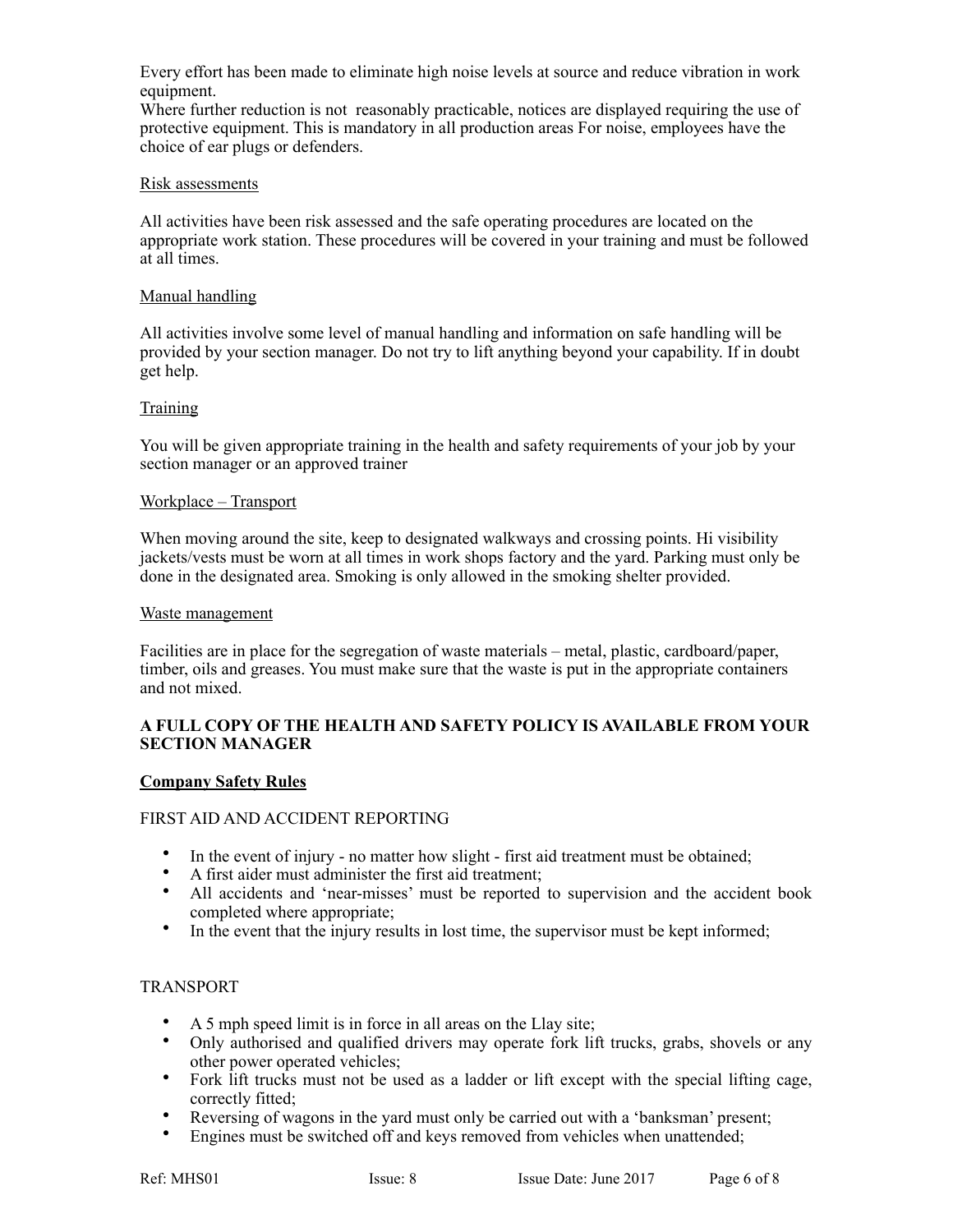All sheeting and un-sheeting activities must be done wearing a harness attached to the gantry

# PROTECTIVE EQUIPMENT

- Protective equipment must be worn at all times when in designated areas or on specific activities ;
- Any damage to protective equipment must be reported to the supervisor and replacement equipment obtained;
- Only the designated protective equipment for specific activities must be used equipment must not be modified;
- 'Walkmans' or similar entertainment equipment must not be used under ear defenders or when driving powered equipment;

## FIRE CONTROL

- Fire equipment must not be moved from its location or used as a door stop;
- If fire equipment is used or accidentally discharged, it must be declared to the supervisor who shall arrange replacement;
- Fire exits must not be blocked by plant or equipment;

# EQUIPMENT

- Compressed air lines must not be used for cleaning machines or blowing dust off clothes;
- Guards must never be removed from machinery except for maintenance work when a safe system of work must be followed;
- All damaged guards must be reported to supervision and the machinery stopped until the guard is repaired;
- All safe systems of work developed for machine operation and maintenance activities must be followed explicitly;
- No personal electrical equipment is allowed on site;
- All 240 volt handheld portable equipment must be supplied from a residual current device  $(RCD)$ ;
- All hand tools must be kept in good condition and suitably stored when not in use;
- Any damage to compressed air system components must be reported and repaired;

## SUBSTANCES

- Hazardous substances must only be handled and stored according to the manufacturer's instructions, COSHH assessments and training information;
- All new substances brought on site must be assessed before use;
- Flammable gases must be kept in the correct location in the gas bottle stores and handled according to the supplier's instructions;

# GENERAL

- 'Horseplay' is prohibited. No practical jokes such as throwing items, tripping other people, directing an air jet at someone, any act which is likely to startle or distract someone, firing nail guns at people, etc
- Signs and labels must not be covered by materials, plant or equipment and should not be defaced;
- Do not run in the office, workshop or yard. There are many dangerous materials and items of equipment around the site and the possibility of slips, trips and falls;
- Smoking is only allowed in the designated smoking shelter;
- No one is allowed on site under the influence of drugs or alcohol;